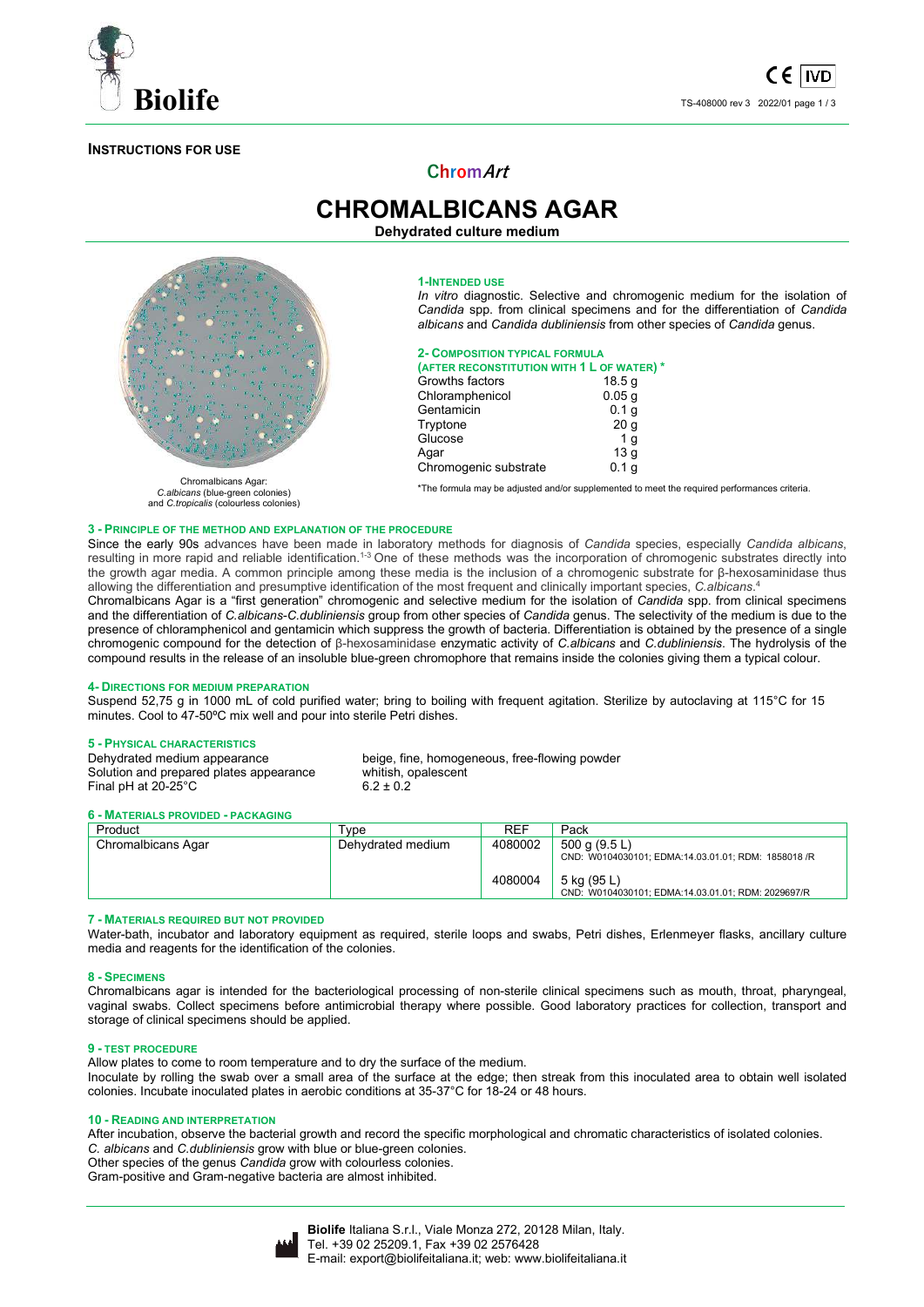

#### **11 - USER QUALITY CONTROL**

All manufactured lots of the product are released for sale after the Quality Control has been performed to check the compliance with the specifications. However, it is responsibility of the end-user to perform Quality Control testing in accordance with the local applicable regulations, in compliance with accreditation requirements and the experience of the Laboratory. Here below are listed some test strains useful for the quality control.

| CONTROL STRAINS   |             |       | INCUBATION $T^{\circ}/T$ / ATM | EXPECTED RESULTS                 |
|-------------------|-------------|-------|--------------------------------|----------------------------------|
| C.albicans        | ATCC        | 10231 | 35-37°C /18-24h / A            | good growth, blue-green colonies |
| C.tropicalis      | <b>NCPF</b> | 8841  | 35-37°C /18-24h / A            | good growth, colourless colonies |
| P.mirabilis       | ATCC.       | 10005 | 35-37°C /18-24h / A            | inhibited                        |
| P.aeruginosa ATCC |             | 27853 | 35-37°C /18-24h / A            | partially inhibited              |

A: aerobic incubation; ATCC is a trademark of American Type Culture Collection; NCPF: Public Health England, National Collection of Pathogenic Fungi.

#### **12 - PERFORMANCES CHARACTERISTICS**

The performances characteristics of Chromalbicans Agar was evaluated by Carillo-Munoz *et al.*<sup>5</sup> with 723 clinical isolates and type culture collection strains from different genera including *Candida, Cryptococcus, Pichia, Rhodotorula, Saccharomyces, Trichosporon* and *Zygosaccharomyces*. Presumptive identification was confirmed by germ tube test and carbohydrate assimilation on API-ATB ID 32C Growth on Chromalbicans Agar was very useful for the presumptive identification of *C.albicans/C.dubliniensis* isolates, and sensitivity and specificity values were significantly high (>97%), since a very low number of isolates were found to be false negative or false positive. Sensitivity of *C.albicans/C.dubliniensis* detection: 97.09%; specificity *of C.albicans/C.dubliniensis* detection: 97.63%. Predictive value of the negative result: 97.38%; predictive value of the positive result: 97.37%.

Prior to release for sale, a representative sample of all lots of dehydrated Chromalbicans Agar (REF 408000) are tested for productivity, specificity and selectivity by comparing the results with a previously approved Reference Batch.

Productivity and specificity are evaluated by semi-quantitative ecometric technique with the following strains: *C.albicans* ATCC 10231, *C.albicans* ATCC 18804, *C.albicans* ATCC 2091 and *C.tropicalis* NCPF 8841. After incubation at 35-37°C for 18-24 hours, the amount of growth and the chromatic characteristics of the colonies are evaluated and recorded. *C.albicans* strains show a good growth with bluegreen colonies while *C.tropicalis* grows with colourless colonies.

Selectivity is evaluated with modified Miles-Misra surface drop method by inoculating the plates with suitable decimal dilutions in saline of a 0.5 McFarland suspension of the non-target strains *P.aeruginosa* ATCC 27853, *E.faecalis* ATCC 19433 and *P.mirabilis* ATCC 10005. *P.aeruginosa* and *P.mirabilis* are partially inhibited and the growth of *E.faecalis* is totally inhibited.

#### **13 - LIMITATIONS OF THE METHOD**

- *C.dubliniensis* is ß-hexosaminidase positive and grows with blue-green colonies and therefore it is not differentiable from *C.albicans*.
- The medium contains a single chromogenic substrate for the detection of ß-hexosaminidase positive strains (*C.albicans* and *C.dubliniensis*) and therefore doesn't allow the differentiation between other species of the genus *Candida* which grow with colourless colonies.
- Even if the microbial colonies on the plates are differentiated on the basis of their morphological and chromatic characteristics, it is recommended that biochemical, immunological, molecular, or mass spectrometry testing be performed on isolates, from pure culture, for complete identification. If relevant, perform antimicrobial susceptibility testing.
- This culture medium is intended as an aid in the diagnosis of infectious diseases; the interpretation of the results must be made considering the patient's clinical history, the origin of the sample and the results of other diagnostic tests.

#### **14 - PRECAUTIONS AND WARNINGS**

- This product is a qualitative *in vitro* diagnostic, for professional use only; it is to be used by adequately trained and qualified laboratory personnel, observing approved biohazard precautions and aseptic techniques.
- Dehydrated media must be handled with suitable protection. Before use, consult the Safety Data Sheet.
- This culture medium contains raw materials of animal origin. The *ante* and *post mortem* controls of the animals and those during the production and distribution cycle of the raw materials, cannot completely guarantee that this product doesn't contain any transmissible pathogen. Therefore, it is recommended that the culture medium be treated as potentially infectious, and handled observing the usual specific precautions: do not ingest, inhale, or allow to come into contact with skin, eyes, mucous membranes. Download the TSE Statement from the website www.biolifeitaliana.it, describing the measures implemented by Biolife Italiana for the risk reduction linked to infectious animal diseases.
- Apply Good Manufacturing Practice in the preparation process of plated or bottled media.
- All laboratory specimens should be considered infectious.
- The laboratory area must be controlled to avoid contaminants such as culture medium or microbial agents.
- Sterilize all biohazard waste before disposal. Dispose the unused medium and the sterilized plates inoculated with samples or microbial strains in accordance with current local legislation.
- Do not use the culture medium as active ingredient for pharmaceutical preparations or as production material intended for human and animal consumption.
- The Certificates of Analysis and the Safety Data Sheet of the product are available on the website www.biolifeitaliana.it.
- Notify Biolife Italiana Srl (complaint@biolifeitaliana.it) and the relevant Authorities of any serious incident occurring in connection with the use of the *in vitro* diagnostic.
- The information provided in this document has been defined to the best of our knowledge and ability and represents a guideline for the proper use of the product but without obligation or liability. In all cases existing local laws, regulations and standard procedures must be observed for the examination of samples collected from human and animal organic districts, for environmental samples and for products intended for human or animal consumption. Our information does not relieve our customers from their responsibility for checking the suitability of our product for the intended purpose.

#### **15 - STORAGE CONDITIONS AND SHELF LIFE**

Upon receipt, store at +2°C /+8°C away from direct light in a dry place. If properly stored, it may be used up to the expiration date. Do not use beyond this date. Avoid opening the bottle in humid places. After use, the container must be tightly closed. Discard the product if the container and/or the cap are damaged, or if the container is not well closed, or in case of evident deterioration of the powder (colour